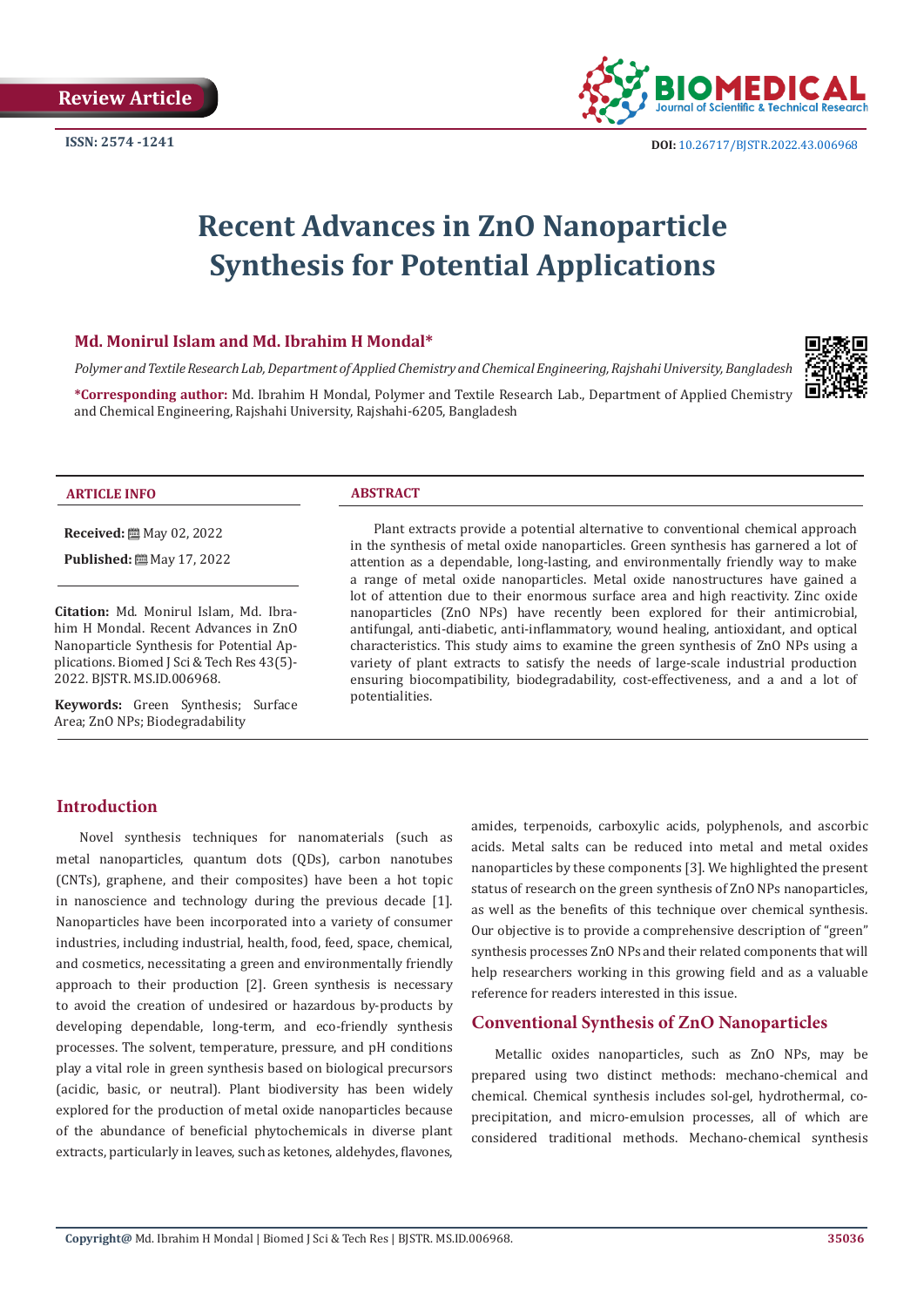includes protocols that use laser ablation and high-energy ball milling techniques, whereas chemical synthesis includes sol-gel, hydrothermal, co-precipitation, and micro-emulsion processes.

#### **Sol-Gel Techniques**

The sol-gel process was used to create a zinc oxide nanostructure. 2 g zinc acetate is required to make a sol. A weighing balance was used to weigh the dihydrate and 8 g of sodium hydroxide. Then 2 g zinc acetate dihydrate was dissolved in 15 ml distilled water, and 8 g sodium hydroxide was dissolved in 10 ml distilled water for five minutes. After that mix two solutions and stir the mixture using a magnetic stirrer. Then the mixture is titrated dropwise using a burette filled with 100 ml ethanol. A white precipitate was obtained as a result of the reaction. [4].

#### **Hydrothermal Technique**

Hydrothermal synthesis of ZnO nanorods was carried out at 110 °C utilizing the  $\text{Zn (OH)}_{4}^{2}$ - precursor in an alcohol solution. Zn  $\text{CH}_3\text{COO}\text{)}_2$ .2H<sub>2</sub>O and NaOH were dissolved in deionized water to produce  $[Zn^{2+}] = 0.50$  mol/L and  $[OH] = 5.00$  mol/L, respectively. After that, the precursor solution and pure alcohol were combined in an autoclave and brought to room temperature. The items were then dried after being rinsed with distilled water and alcohol. The UV emission in photoluminescence (PL) is 400 nm due to rod flaws [5].

#### **Co-Precipitation Techniques**

ZnO NPs are created using this approach by simultaneously nucleating, growing, and agglomerating tiny nuclei. The simplicity, lack of a high-temperature demand, and overall energy economy are all advantages of this approach. batch-to-batch repeatability issues, poor particle size distribution, and significant agglomeration are among the disadvantages [6].

#### **Laser Ablation Techniques**

A laser beam is used to remove metallic ions from a metal

surface while submerged in a tiny volume of liquid, such as methanol, ethanol, or distilled water, in a traditional laser ablation process. This approach has the advantages of simplicity and a very safe procedure from an environmental standpoint, resulting in a method that is both efficient and simple to conduct [7].

#### **High-Energy Ball Milling Techniques**

In a high-energy shaker mill, rigid balls are used to generate fine metal NPs using a high-energy ball milling method. The smaller the particle size, the longer the ball milling time. Spherically formed ZnO NPs with a particle size of about 30 nm were found in the sample processed for 50 hours [8].

#### **Micro-Emulsion Technique**

This technique led to a rapid reactant exchange causing a precipitating reaction in nano-droplets and subsequent nucleation growth, and NPs were stabilized by the presence of a surfactant. The ZnO NPs were made by drying the solid product at 130°C for two hours and then calcining it at 550°C for three hours [9].

#### **Nanotechnology for Green Synthesis of ZnO NPs**

Green nanotechnology aims to eliminate harmful byproducts of the synthesis process. As a result, the use of green nanotechnology principles in the synthesis of ZnO NPs has resulted in the development of three major types of processes, which may be characterized as follows:

**a)** Microbiologic and bacterial extracts often used for bacterial synthesis.

**b)** Natural extract-mediated biosynthesis, mainly with plants and different algae; and

**c)** Biomolecular and biomolecular-mediated biosynthesis, using organisms such as carbs or structural biopolymers that are isolated from organisms such as carbohydrates [10]. The general process of green synthesis of leaf extract-conjugated zinc oxide nanoparticles is shown in Figure 1.

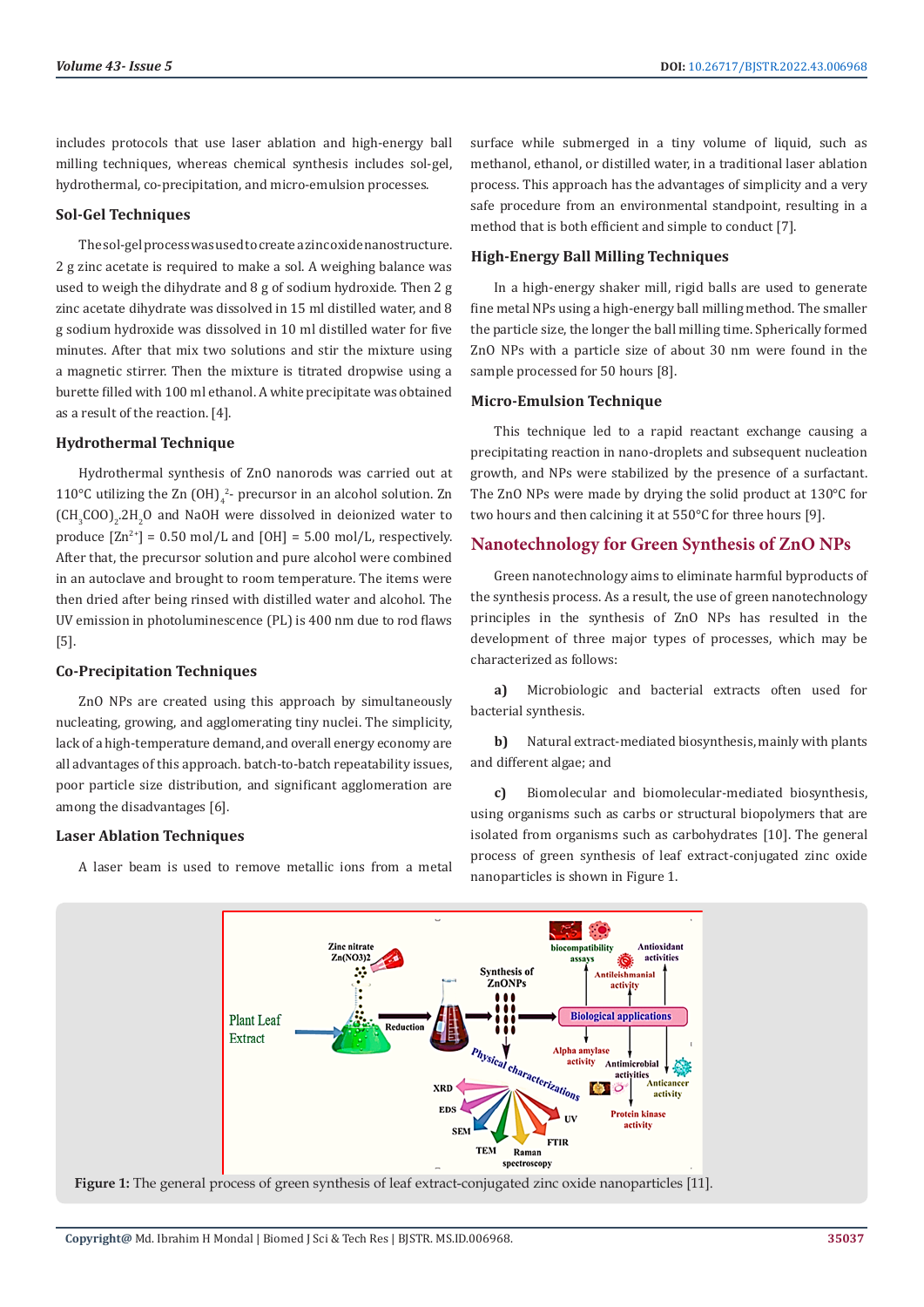## **Antimicrobial Applications of Green Synthesized ZnO NPs**

Green nanotechnology for ZnO NPs synthesis has resulted in substantial improvements in the antibacterial properties. Greensynthesized ZnO NPs are regarded as viable nanomaterials (NMs) that may be utilized to target microbial infections, damage cancer cell membranes, or transport various chemicals to sick tissue. Nanotechnology has been developed as a revolutionary strategy for combating bacterial infections. The antibacterial capabilities of NMs such as high reactivity and a wide surface area to volume ratio, allow them to interact with a large number of ligands on the NPs' surface, and with receptors on the bacterial surface [11]. The antimicrobial activity mechanism of ZnO NPs is shown in Figure 2. An innovative technique for synthesizing ZnO NPs

with Cassia fistula plant extracts as capping agents, consisting of components such as polyphenols (11 percent) and flavonoids (12.5 percent). The ZnO NPs of 5 to 15 nm with hexagonal rotzite structure were easily produced. ZnO NPs absorption band at 359 nm is shown in Figure 3. Attributed to absorption from the ZnO intrinsic band-gap. Zinocutate biology ZnO NPs have recently been shown to be a unique decaying and capping agent utilizing the floral extract Trifolium pratense. The produced ZnO NPs with a range of dimensions 60–70 nm demonstrated the antibacterial effectiveness against S. aureus, E. coli and P. aeruginosa clinical and standard strains The antimicrobial impact was assessed by the zone of inhibition technique indicates that there was a substantial antibacterial activity of the different conc. of ZnO NPs coated cotton fabric was observed against Aspergillus niger, Staphylococcus aureus, and Escherichia coli. is shown in Figure 4.



**Figure 2:** Schematic representation of antimicrobial the activity of ZnO NPs [ 13].



**Figure 3:** UV-Vis absorbance spectrum of ZnO NPs (359 nm) [14].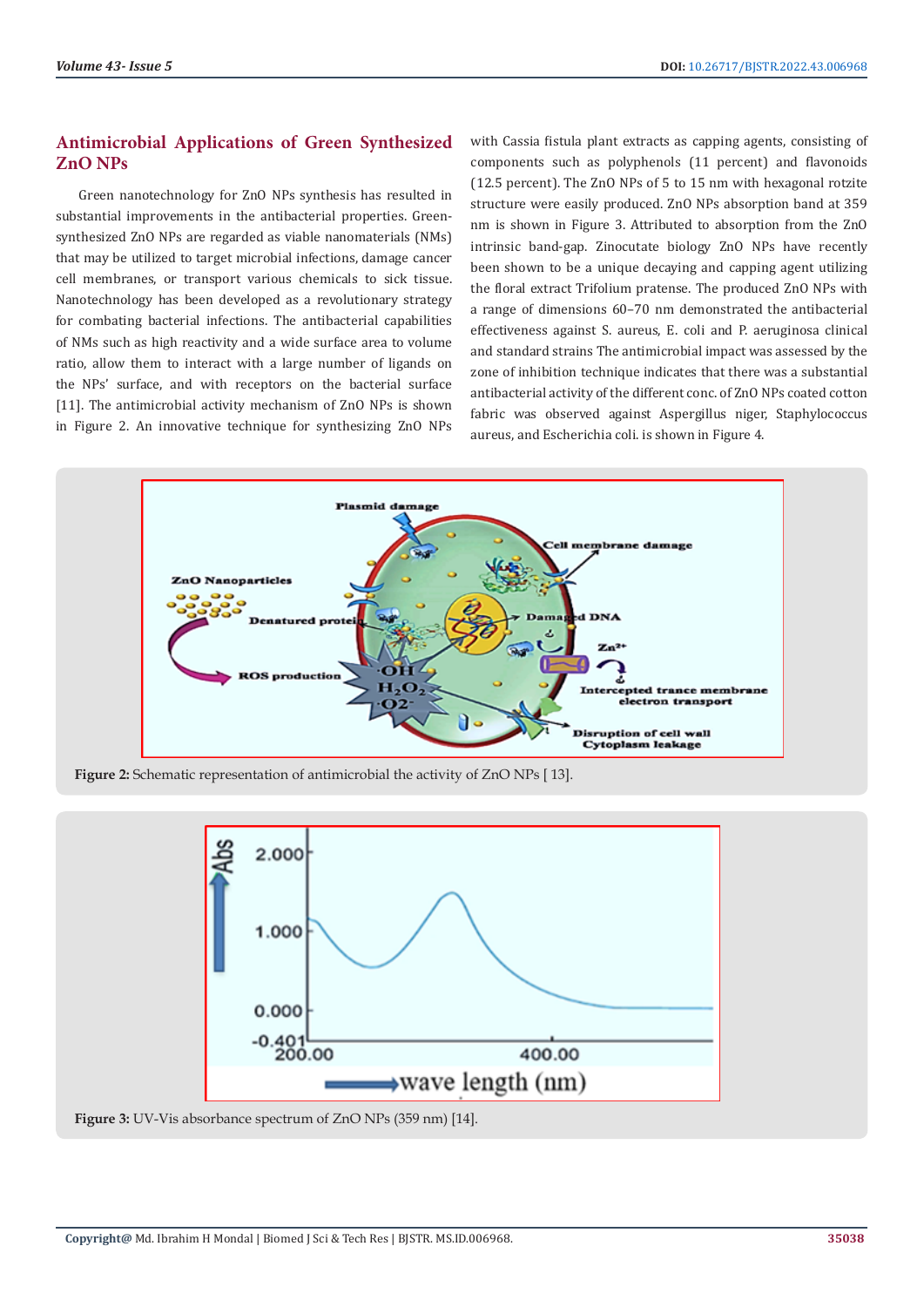

**Figure 4:** Zone of Inhibition Vs different concentrations of the ZnO coated Cotton Fabrics for the *Aspergillus niger*, *Staphylococcus aureus*, and *Escherichia coli* [15].

The low-cost green production of the ZnO NPs utilizing a leaf extract of the Azadirachta indica (Neem) was another intriguing discovery, generating pure spherical NPs ranging between 9.6 and 25.5 nm. S. aureus, Streptococcus pyogenes, and E. coli were determined through the shake flask technique, and the bacterial growth declined as the concentration was raised. The NPs showed a pattern that verified the hexagonal rotten structure while SEM pictures showed that the neem extract concentrations increased to between 9 and 40 nm, transforming mushroom-type hexagonal discs into bullets, balls, bundles, and closed pinecone shapes throughout the samples. FTIR examination indicated that steroids, terpenoids, flavonoids, phenyl propanoides, phenolic acids, and enzymes contained in the extract were stabilizing the NPs. The mechanism of size reduction and stabilization of ZnO NPs during the biosynthesis fabrication scheme using Neem leaf extract is shown in Figure 5 [12-16].



**Figure 5:** Schematic representation of the mechanism of size reduction and stabilization of ZnO NPs during the biosynthesis fabrication scheme using Neem leaf extract [16].